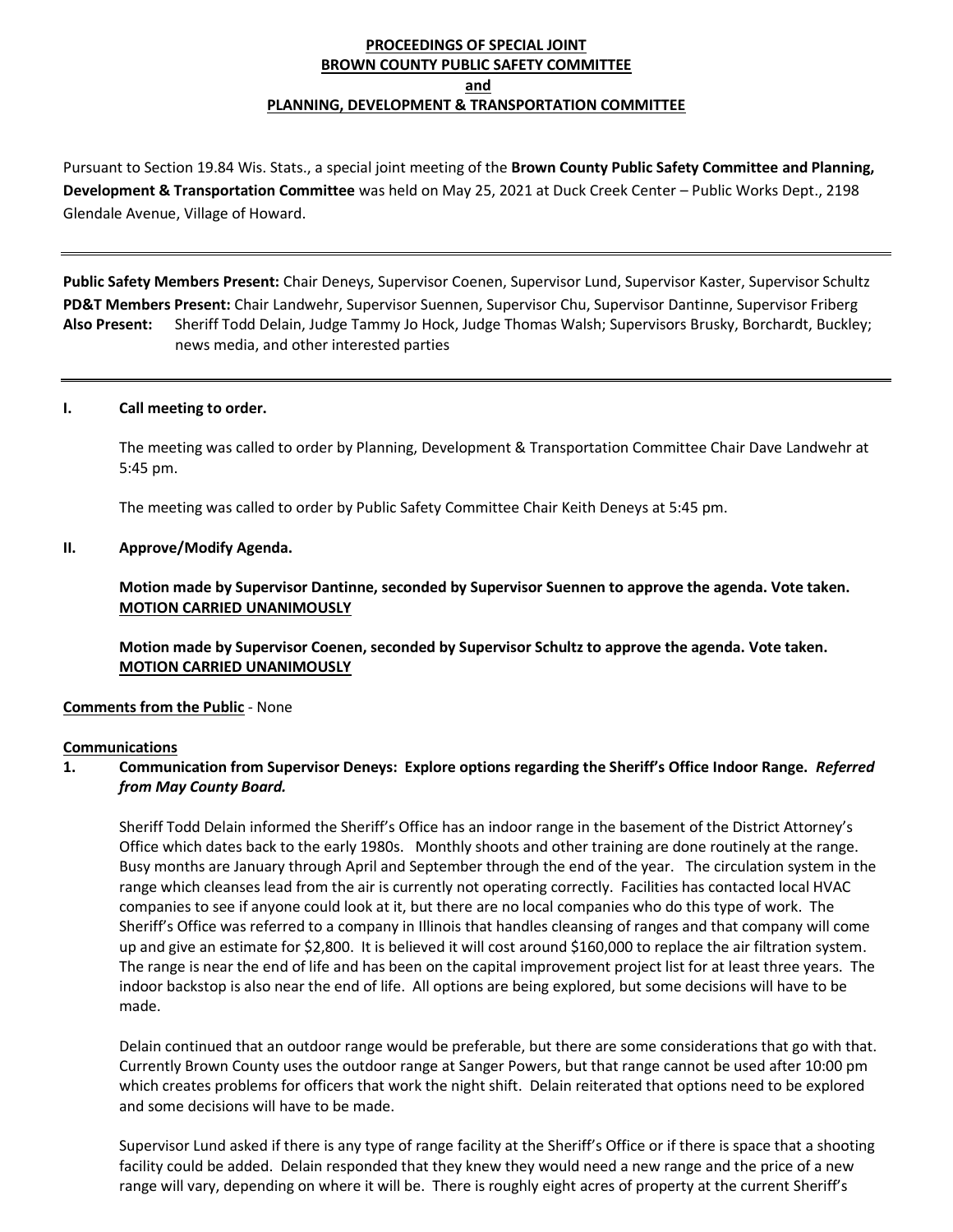Office and some of that space could be used to add a training facility. The County has other properties that would work as well. Obviously, the range should be located somewhere that is easily accessible for those who will be using it.

Supervisor Schultz informed that although the current shooting range has served its purpose, the design is very outdated. Other issues with the current range include the noise it makes for the District Attorney's Office upstairs and from an efficiency standpoint, staff is taking time to travel back and forth to the range downtown and it would be more efficient and better use of time to have a shooting facility located at the current Sheriff's Department.

Chair Landwehr asked what options are available other than building a new range in a different location. Delain responded that there are a limited number of agencies that have ranges in Brown County. The GBPD has a range, but their building is also fairly old and there has been talk about them needing a new building. Their range is still operational and county staff have been able to use it when they can fit it in. De Pere has a two-person range which is really not designed for the training that is currently being done. Another option would be to train at private businesses that have ranges, but there are issues with that too such as flexibility of scheduling. Outdoor ranges would be another option and the Sheriff's Office does utilize them which is good when everything falls into place in terms of scheduling. In-service is scheduled way in advance and is something that everyone has to complete. They often have to work around the schedules of many other law enforcement agencies as well as the schedules of special units such as SWAT teams. Delain also noted there are a lot of things that cannot be controlled at outdoor ranges, such as the weather. The range at NWTC is another option but scheduling is often an issue as they have their own students using the facility. With any of the options, Delain said there is also the issue of storing their equipment. Depending on the training that is being done, there are different weapons being used, and they are not always the same weapons that are used in the squads. Private places would not provide a place to store weapons, ammunition and other training supplies. There is also a cost to using all of these facilities.

Regarding building a range at the Sheriff's Office, Landwehr noted the building quality around that area is very high quality and very retail and office oriented and to add a range at that scale and quality will be a lot more expensive than building somewhere else. He asked Delain what he is looking for on this. Delain responded that his intent would be to put this in front of the County Board so it is clear that a timeline needs to be set. He understands that realistically nothing will happen before three years and if the County Board's position is that they want to do something, he will come up with ways to keep the training up to date until there is a solution. It will ultimately be up to the County Board to determine where this fits into the big picture of Brown County and if the priority for a range is further out than three years, Delain will do a band aid on the current facility.

The range ties into the other communications on this agenda and Delain said it is about bringing these things forward in hopes that a more distinct plan for these facilities can be established. He understands there are a lot of other items in Brown County that need to be addressed, and these items are just some of them. Chair Deneys agreed that all three of the communications on the agenda tie together.

Supervisor Chu asked what the common thread is on these three communications. Deneys responded that the common thread is the capital improvement of the downtown location where the range, courthouse and jail are located.

**Motion made by Supervisor Dantinne, seconded by Supervisor Schultz to take all three communications together. Vote taken. MOTION CARRIED UNANIMOUSLY**

# **2. Communication from Supervisors Deneys and Brusky: To have the board set a timeline for the establishment of single point security entry of the Brown County Courthouse.** *Referred from May County Board.*

Deneys recalled that the establishment of a single point secure entry into the courthouse has been a discussion for a number of years. Last time it came up, the consensus was that it makes sense to establish some sort of single point entry into the courthouse with security monitoring and Deneys thought it was moving forward. Deneys and Supervisor Brusky have been working with Public Works Director Paul Fontecchio, Administration and the Sheriff's Department on developing some options and there was also a study done that brought forth some options. When this was looked at again, three other options were brought forward. The option that was being favored was to put a main entrance in the hallway which joins the courthouse to the DA's office as this would secure not only the courthouse, but also the DA's office. Discussions then came up regarding the downtown jail because the DOC could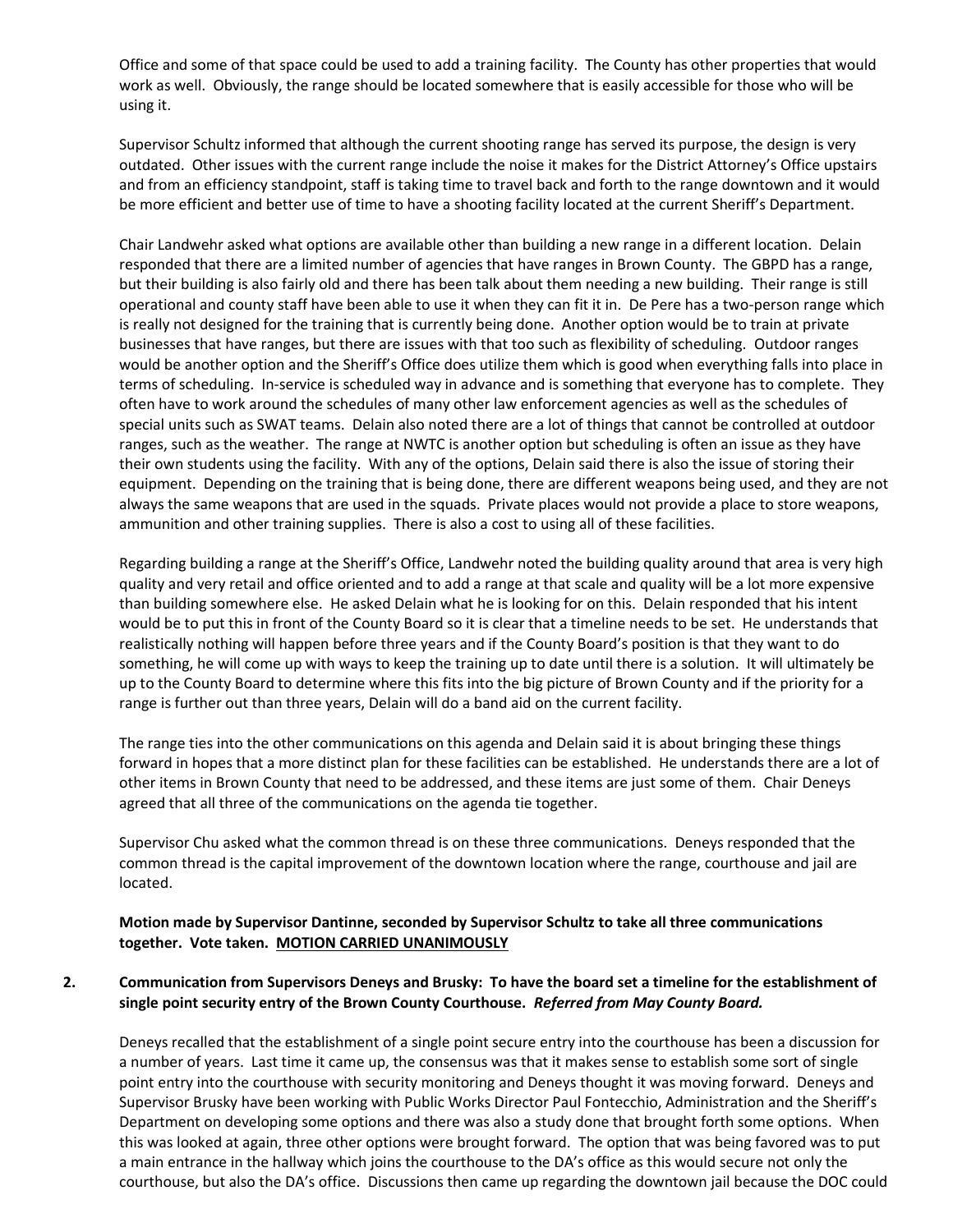come in and say the downtown facility is no longer usable. There were discussions at that point as to what the appropriate utilization of the downtown jail facility is. There were also some high-level discussions regarding securing other departments throughout the county. Instead of spending money on an entry between the courthouse and the DA's office, they were strategizing as to other things that could be done. Then COVID hit which changed so many things. Many county workers from the Northern Building and Sophie Beaumont Building began doing their jobs effectively from home and, in addition, the huber facility in the downtown jail was shut down. It is not known if the huber facility will ever open again because they are effectively running the huber program through electronic monitoring. Deneys continued that in talking with Judge Hock, he has found that things have changed in the courthouse too. As we are coming out of COVID, the discussions regarding entry into the courthouse have come up again and that is why this communication was brought forward. Deneys feels we have to start trying to figure out where we are going to go and what the timeline will be to get this done. He acknowledges that this will take years, but he would like to start moving forward with the planning.

Brusky echoed what Deneys said and recalled that she brought a communication forward two years ago on this. She said the need for a secured entrance at the courthouse is obvious and things were sidetracked with COVID. The recent shooting incident at the Oneida Casino is a reminder that a secured entrance was needed and Brusky added that the courthouse is a hotspot where things happen that are highly emotional and could be a target and she wants to prevent something from happening.

Presiding Judge Tammy Jo Hock informed that one of the safety protocols when COVID hit was to have a single point of entry into the courthouse. She does not know if it was ever clear which option was the most favorable, but the single point of entry being used at this time is the entrance off Walnut Street. Judge Hock noted it has been illustrated to the judges that that would be a complicated place to have a single point entrance because anyone who has a need for handicap accessibility has to hope there is a parking spot on the street or park in a handicap accessible spot on Doty Street and go all the way around. Judge Hock has asked Delain to investigate the possibility of adding some handicap parking spots but that may be cumbersome as well.

Judge Thomas Walsh agreed with everything Judge Hock said and added that he agrees with the comments of the Sheriff that it will likely take three years to get a secure single point entry. He has been working on this issue for more than three years and is concerned that if this takes another three years, something could happen in the meantime. In the State of Wisconsin, of the top 12 most populous counties, Brown County is the only one that does not screen at the door of the courthouse. Counties that are smaller than Brown County screen at the door. Judge Walsh is concerned that if something happens at the courthouse, it will be a liability issue because someone will say Brown County knew the problem existed because other counties were addressing it. He suggested that the screening equipment be purchased now, and then the county continue to work on the other solutions which could take several years. Judge Walsh said that a lot of times when he comes to a committee to talk about this, the conversation focuses on the judges wanting more security, but frankly, if someone wants to get to the judge, they can do that in places other than the courthouse. This is about the people who come to the courthouse for things like jury duty and he noted that he has been asked by jurors why there is no one at the front door of the courthouse screening. This if for people who are subpoenaed into court as a witness, for people who come in for family court and for children who come to the courthouse for tours. Judge Walsh takes what Deneys said very seriously and added that courthouses are unique in their security needs and that is demonstrated by the fact that other counties are doing this. He suggested that beyond the bigger picture of what structures need to be put up and what buildings need to be torn down first, that the equipment be purchased and put into use and then the other issues can be worked out. This will be far cheaper than building a new structure and will be far quicker too.

Sheriff Todd Delain acknowledged this is a complex issue and agrees with everything that has been said thus far. Temporary solutions have been looked at and he feels there are a number of issues with the hallway including space, fire access, entrances and exits as well as access to restrooms and perhaps people having to wait outside to get into the courthouse. Structurally there are problems with trying to put the equipment in the hallway. This would involve people going through a metal detector and screening of bags and he does not want to provide some false sense of security that would be in line with that. It sounds simple to just put a piece of equipment in the hallway, but there is a lot more to it and it is not that easy.

Director of Public Works Paul Fontecchio said the reason they are looking to do something on the exterior of the building is because of the historical nature of the courthouse. The Jefferson Street side of the courthouse is all steps and would not be suitable from an accessibility standpoint. The south entrance would also be a difficult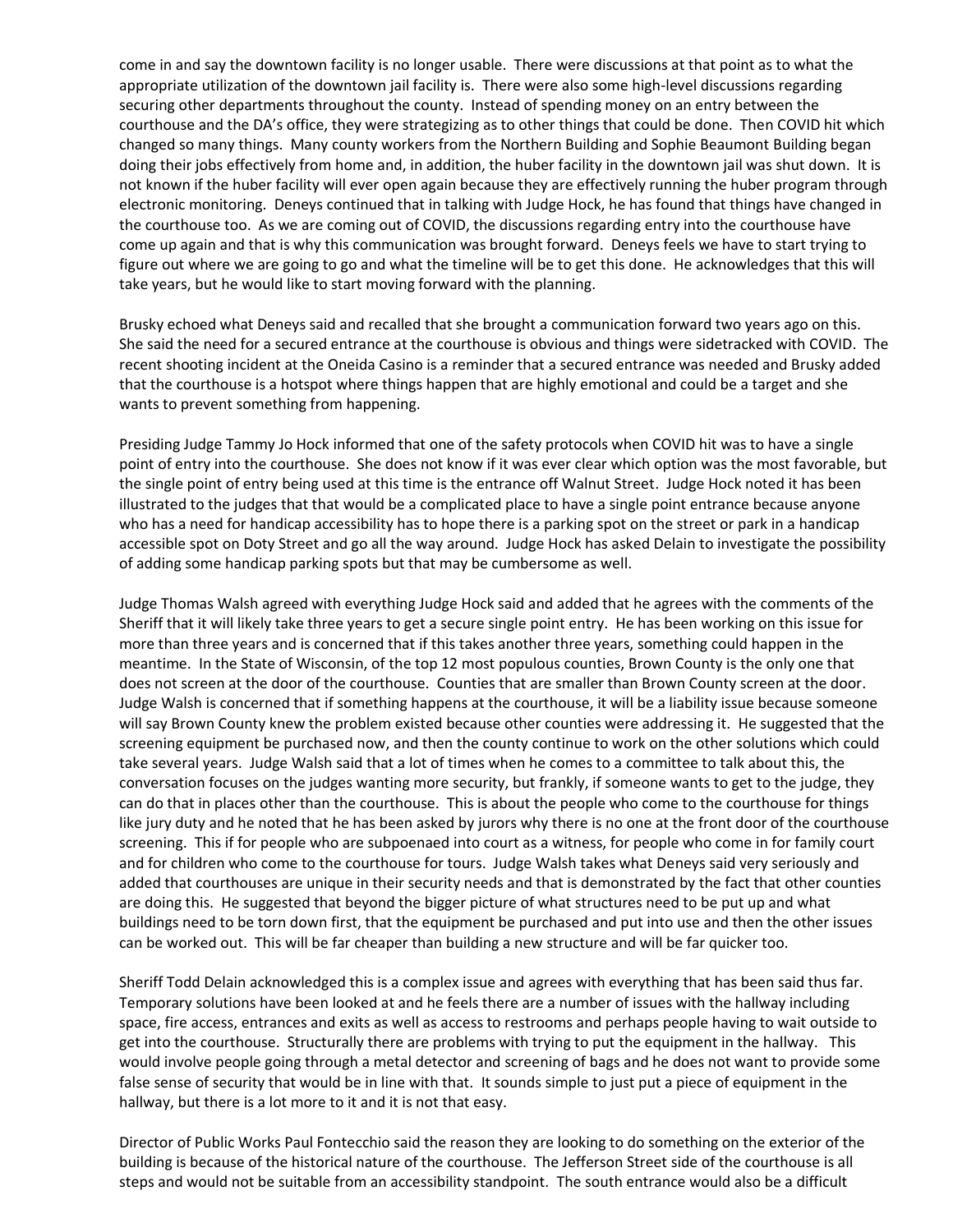location for a secure entrance from an accessibility standpoint. The north entrance, as pointed out by Judge Hock, has issues when it comes to the availability of handicap parking. At the Winnebago County Courthouse, which is also on the historical register, instead of doing interior work, they built a vestibule on the outside which is where Brown County got some of their ideas. Fontecchio noted that immediately inside the north entrance of the courthouse there is a men's restroom on the left and another door on the right so the space utilization in that area is very limited and there is no way to build a secure door there. The idea is to limit access to one entrance which means you have to deny exit to all of the other exits, except in the case of a fire. Fontecchio appreciates the urgency of this, especially with the times we are dealing with, and he feels that the sooner a decision is reached and a schedule and budget are put together, the sooner we can get where we need to be.

Supervisor Dantinne recalled we already went through all this and that plans had been drawn up in the past. Fontecchio said he does have some conceptual plans and cost estimates. The discussion then got a little bigger and Fontecchio said from his perspective, this is truly a policy budget issue. There are other problems in the county such as the aging downtown jail. There has been talk about repurposing the downtown jail, but he does not feel it is feasible to repurpose the building. There is a lot that needs to be flushed out and we have to start making some decisions.

Supervisor Borchardt feels we should keep moving forward regarding the old jail building. She also asked if there is a way that a ramp could be put on the Jefferson Street side of the courthouse so individuals in wheelchairs can get in and then close off the stairs that go upstairs and have people exit on Jefferson Street. Fontecchio responded that is not feasible. Borchardt asked about having some type of temporary security structure in the building. Deneys responded that part of this is that there needs to be a bigger discussion and part of that would be whether there is a way to set up a temporary secured entrance in some form. He said what he hopes for from tonight's meeting is to establish a working group with two people from Public Safety Committee and two people from Planning, Development & Transportation Committee to move forward and start looking at these issues and come up with best ideas to be brought back. At this point, we do not even know what impact the new pod at the jail will have on the downtown jail. Landwehr agreed that forming a work group would be an appropriate way to move forward.

Supervisor Suennen hears two things that might be of immediate concern. First is the air filtration system at the range and he noted that there is no guarantee there will be a new range facility for at least three years and probably not for five years and asked if something has to be done with the air filtration system in the meantime. Sheriff Delain responded that if there will not be a new shooting facility for at least five years, the county should probably invest the money into the range in the downtown jail to make it usable so the proper training can be done. He does not want to unnecessarily spend \$150,000 - \$160,000, but that seems minimal in comparison to a lawsuit because they are not training. Suennen noted concerns of officers ending up with health problems from using the range. Delain responded that no training will be done in the facility as it currently is; he will have to find alternatives for this. Delain reiterated his position would be that if it is likely five years before a new range is possible, we should fix the current range and use it as long as we can.

Suennen continued that we are in a time of civil disturbances and he agrees with the judges that security of the courthouse should be a major concern. He is a believer that that type of risk needs to be mitigated in some way within a reasonably short period of time. If we buy the equipment, it can always be moved to a new location when something is done, but he feels the responsible thing would be to get some sort of temporary patch job that will do a reasonably good job.

Supervisor Buckley noted we have been talking about these things for a number of years and there are a lot of moving parts. When we first started talking about adding on to the jail, two pods were discussed but there was not an appetite for that. When we look at the moving parts, the downtown jail does have to come down. There will be quite a bit of space available for the courthouse when the downtown jail is torn down. Buckley feels we need to start to put a timeline together and noted that once COVID hit, everything got stale. At this time, he is encouraging that a timeline start to be put together. He would like Fontecchio to investigate any options for temporary structures because it will be a few years before the jail can come down and work can be done on the courthouse. Buckley continued that funding also needs to be considered as the county cannot bond for this and cannot use the sales tax dollars. He would like to start putting a plan together so we are ready to go when we have the ability to do so. Fontecchio said he can look at doing this in two parts, the first being a temporary solution that will not disturb the historical nature of the courthouse and is not structural in nature. It would take mainly manpower, which still costs money. He can then do a long-term buildout plan. Buckley also encouraged both committees to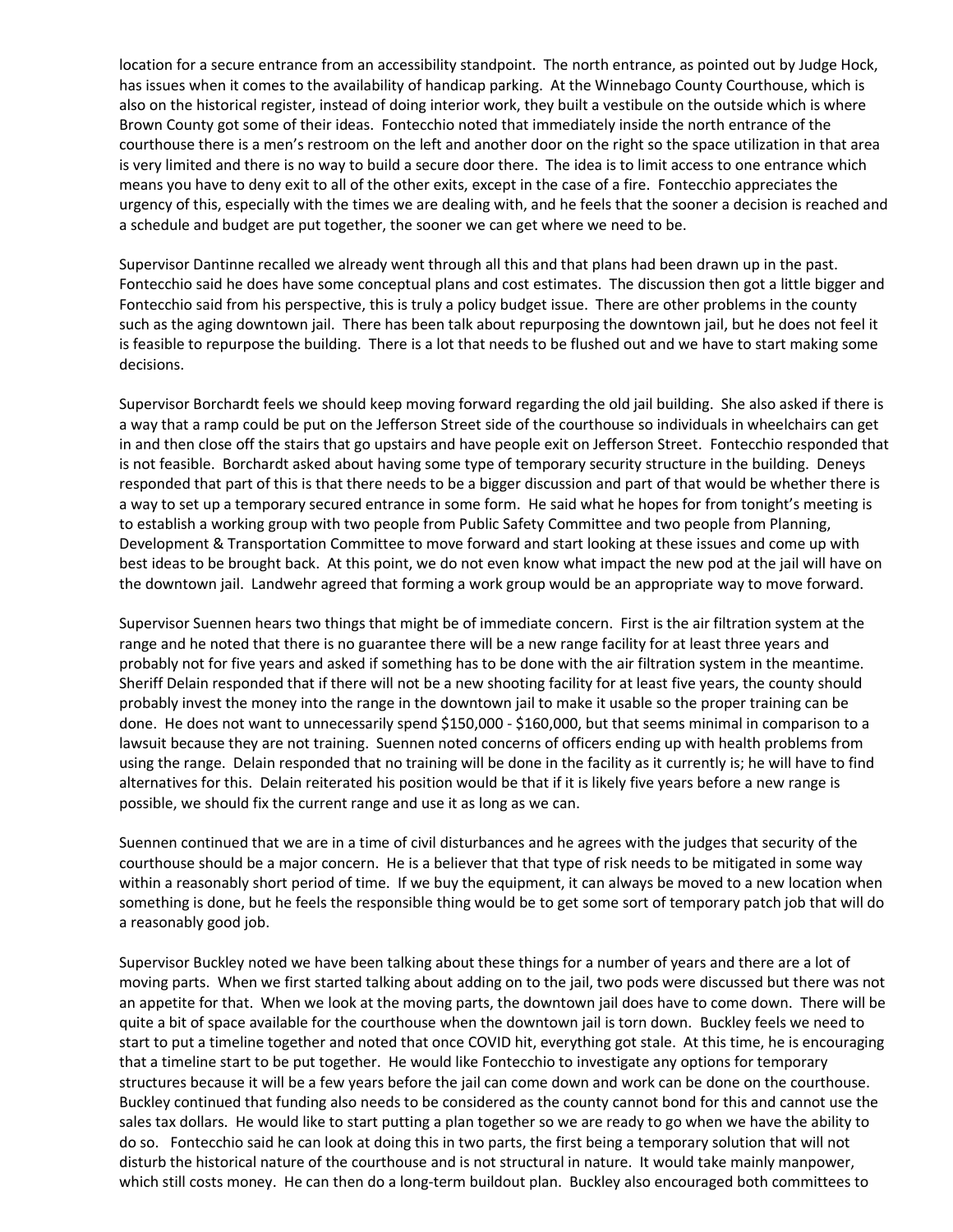start thinking about what to do with the space the downtown jail is currently on - whether it is adding another courtroom or a holding cell or a sally port or underground parking. Those plans have to be started as well. Buckley feels we can probably come up with the money to start getting some drawings put together. Fontecchio noted that when he was authorized to look at this, about \$160,000 was budgeted for the design and the lions share of that money is still left, so there is still some seed money available.

Relative to the working group Deneys suggested, Schultz feels it needs to be done on a two-prong approach, one of which needs to be short-term and he noted that these issues were being discussed before he retired from the Sheriff's Department six years ago. He recommends a secured entrance on the south side of the courthouse because there is a ramp there and handicap parking as well as the court security offices on either side of the entrance. This would be a good short-term plan and he feels it needs to be seriously looked at, even though it is not convenient or pretty.

Supervisor Kaster noted that several years ago we looked at adding something off the north end of the courthouse that would be permanent, and the cost was estimated to be around \$2 million dollars for that. He feels something needs to be looked at for a piece on the outside of the building since there is not enough room inside the building.

Suennen informed the federal government just granted a lot of money out under the COVID Relief Act and said the county's share should be significant. He questioned if some of that money could be allocated towards the replacement of the detention center downtown. Fontecchio said from what he has seen, the federal government money is to be used for water, sanitary sewer and fiber optics. He has not seen guidance where this would fit into that. Suennen said there is a general recommendation and a no-no list, but the no-no list is very small. It is much broader than it appears and Suennen feels the ventilation of the range would qualify.

Supervisor Coenen would like to see the ideal building structure from staff perspective if the jail were to be taken down. From there we can decide what we are going to do and how to do it. She would like to see the entire picture of what is wanted for the space of the courthouse and jail and how to make it happen and then figure out a timeline. Fontecchio responded that the work group idea has some merit for this. There has to be a vision and a budget for every project. Coenen would like to see the Cadillac option and then determine what is possible and what is not from a monetary standpoint as well as from the historical aspect.

Lund said the Facilities Masterplan Subcommittee has not met for years, but we could put that back together. They could meet a few times and then have a meeting with the full Board without a bunch of other stuff on the agenda to find out what the consensus of the Board is and what they want to go ahead and do. He feels there are a lot more things than the three things we are talking about tonight that need to be done. We also have to talk to Administration as to how to finance things since the county cannot bond. Lund feels we need to look at what actually needs to be bone and in what order and how to finance.

Chu suggested a decision-making matrix that identifies risks to public safety and employee safety and how to balance that. If the work group is the place to develop something like that, it sounds great. She would like to see input from Administration and Risk Management as well as those who are impacted by these languishing capital projects. Chu asked if the courthouse is completely tethered to what is done with the old jail or if it could be worked on separately. Deneys feels it can be bifurcated and that is something a work group could look at.

Delain noted the price tag on these projects will continue to go up and that very valid points have been brought forward over and over again. At some point a decision has to be made. He is very conscious of taxpayer dollars and balancing that with the safety and security of those that use the courthouse. He is grateful for today's discussion and feels we are heading in the right direction. Delain wants the same thing the Board wants – to best serve and keep the community safe while balancing that with everything else and he will help in any way he can.

Deneys pointed out that the courthouse is currently operating with only one entrance due to COVID and he feels the Sheriff's Department should maintain that at this point because people are used to it now. If the intent of the county is to eventually end up with a secure single point of entry to the courthouse, the courthouse should be maintained with the single point entry going forward.